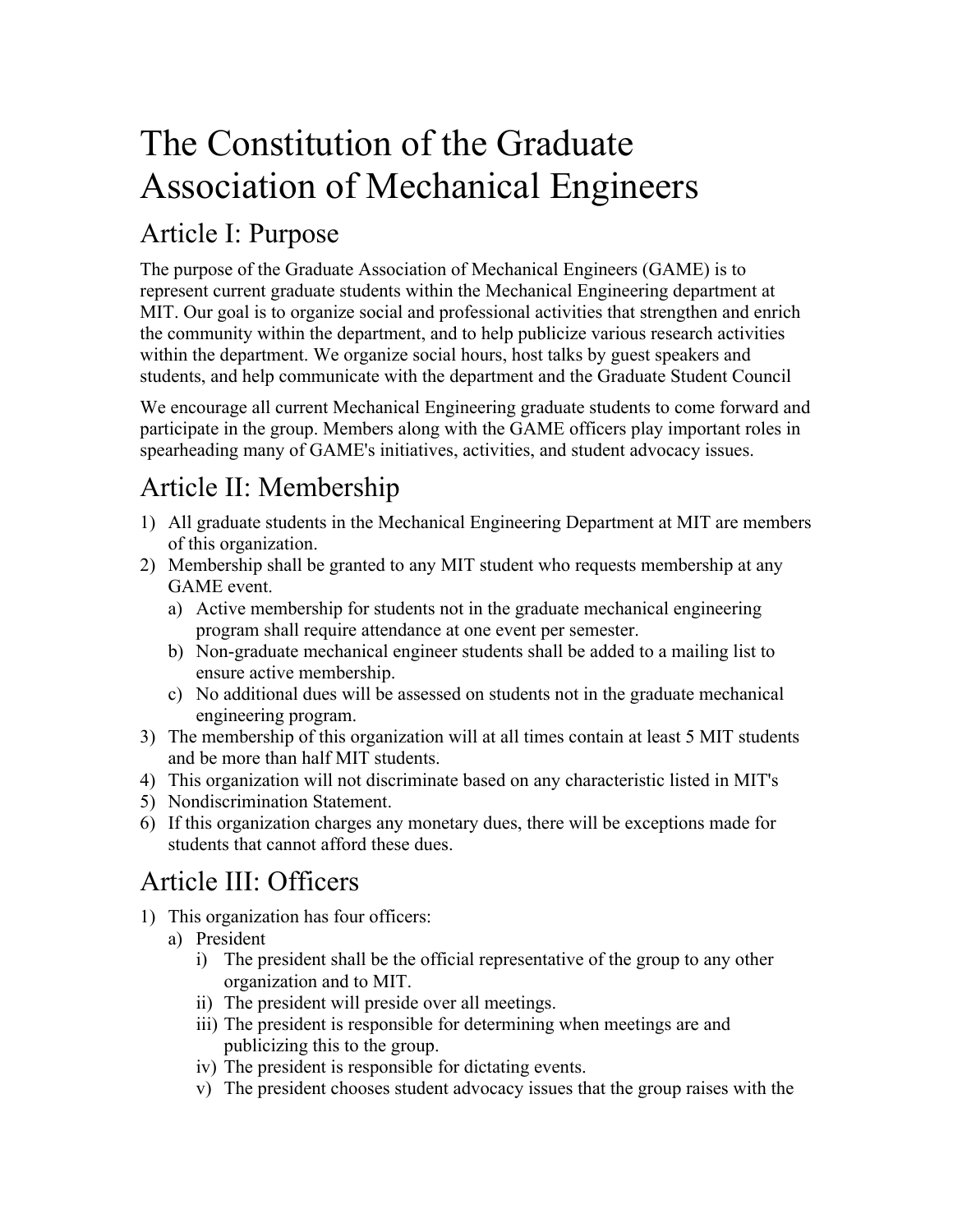department.

- vi) The president manages GSC funding requests, seeks funding from the department, and raises funds from other sources, both internal and external to MIT.
- vii)The president will assist in running events organized by the group.
- b) Vice President
	- i) The vice president will fill in for the president when necessary
	- ii) The vice president is responsible for publicizing the group to its members.
	- iii) The vice president will take attendance at events and meetings.
	- iv) The vice president is responsible for the Seminar Series
	- v) The vice president will manage written publicity (posters, etc)
	- vi) The vice president will assist in running events organized by the group.
- c) Secretary
	- i) The secretary will handle electronic publicity (advertisements about events via email, maintaining the website, etc.)
	- ii) The secretary will manage the email lists.
	- iii) The secretary will document meetings and events, both in text and pictures, and make the documentation publicly available on the group's website.
	- iv) The secretary will assist in running events organized by the group.
- d) Treasurer
	- i) The treasurer shall be responsible for the finances of the group.
	- ii) The treasurer is required to sign all checks/vouchers of the group.
	- iii) The treasurer will assist in running events organized by the group.
- 2) All officers of this organization must be distinct persons and MIT students.
- 3) Elections:
	- a) Elections of officers shall occur the first Wednesday of February of every year.
	- b) Any member of this organization is eligble to run for office.
	- c) Quorum for elections is 20 members of the group.
	- d) Any member is elected if he or she wins a majority of the voting members.
	- e) If more than two people are running and no one wins a majority, then the person with the fewest votes is dropped from the ballot and votes are recast.
	- f) The term of office runs from the first Thursday of February til the first Wednesday of February of the following year.
- 4) Chairs: The president may assign chair positions as necessary to assist the group in achieving its goals.
- 5) Removal : Officers and chairs may be removed by a two-thirds vote of the members, or as deemed necessary by the President of the group.

#### Article IV: Meetings

- 1) Meetings shall be held at least every semester..
- 2) Meetings shall be presided over by the President, unless he/she is absent, and in that case the Vice-President shall preside.
- 3) All decisions shall be made by a majority vote of all members present.
- 4) Quorum for a meeting shall be 20 members of the group..